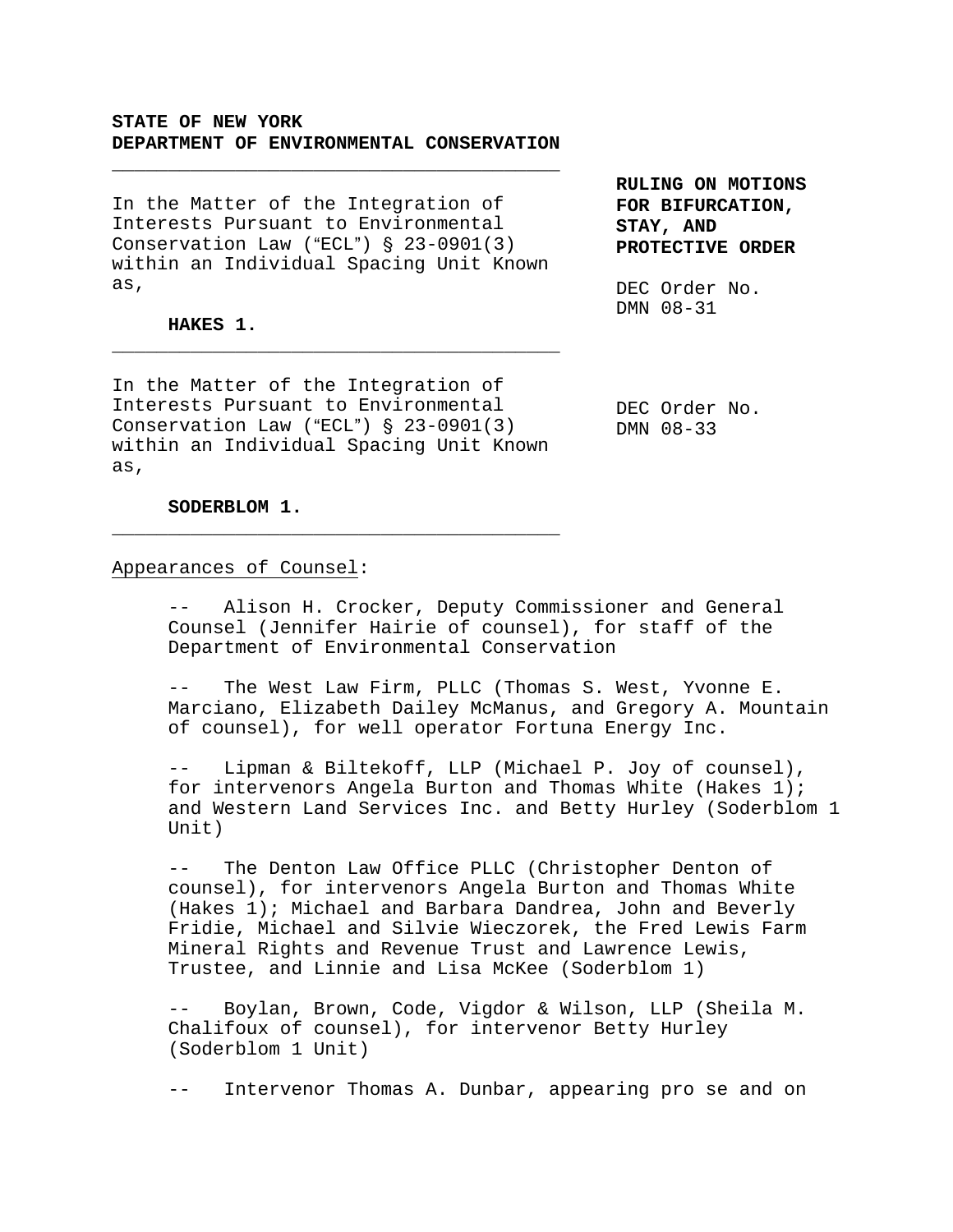behalf of intervenor Deborah S. Dunbar (Soderblom 1 Unit)

# **RULING ON MOTIONS FOR BIFURCATION, STAY AND PROTECTIVE ORDER**

In this administrative adjudicatory proceeding conducted pursuant to part 624 of title 6 of the Official Compilation of Codes, Rules and Regulations of the State of New York ("6 NYCRR Part 624"), staff of the Department of Environmental Conservation ("Department") proposes to issue compulsory integration orders pursuant to Environmental Conservation Law ("ECL") former § 23-0901(3) integrating mineral interests in the spacing units for two natural gas wells. The two wells are the Hakes 1 well, located in Corning, Steuben County, and the Soderblom 1 well, located in Big Flats, Chemung County. Both wells are located in the Quackenbush Hill Field.

Fortuna Energy Inc., the well operator for the Hakes 1 and Soderblom 1 wells, filed two pre-hearing motions in the above referenced matters. In its first motion, Fortuna seeks a ruling bifurcating the adjudicatory hearing for the Hakes 1 and Soderblom 1 wells into two phases and staying the hearing and related discovery on the second phase pending resolution of the first phase. In its second motion, Fortuna moves for a stay of all discovery pending a ruling on its first motion, and for a protective order as to certain pre-hearing discovery demands filed by the remaining parties to the proceeding.

For the reasons that follow, Fortuna's motion to bifurcate the adjudicatory phase of this proceeding is denied. Fortuna's motion for a protective order is denied without prejudice and with leave to renew in the event the parties are unable to resolve any discovery disputes. Fortuna's request for any further stay of discovery is also denied.

## Proceedings

In an issues ruling dated September 15, 2008, the undersigned presiding Administrative Law Judge ("ALJ") identified the following issues for adjudication pursuant to Part 624: (1) the adequacy of notice provided to uncontrolled owners in the Hakes 1 and Soderblom 1 units concerning pending compulsory integration proceedings, and the timeliness of objections raised by those owners to those proceedings, (2) whether the cash balancing provisions of the draft integration orders are just and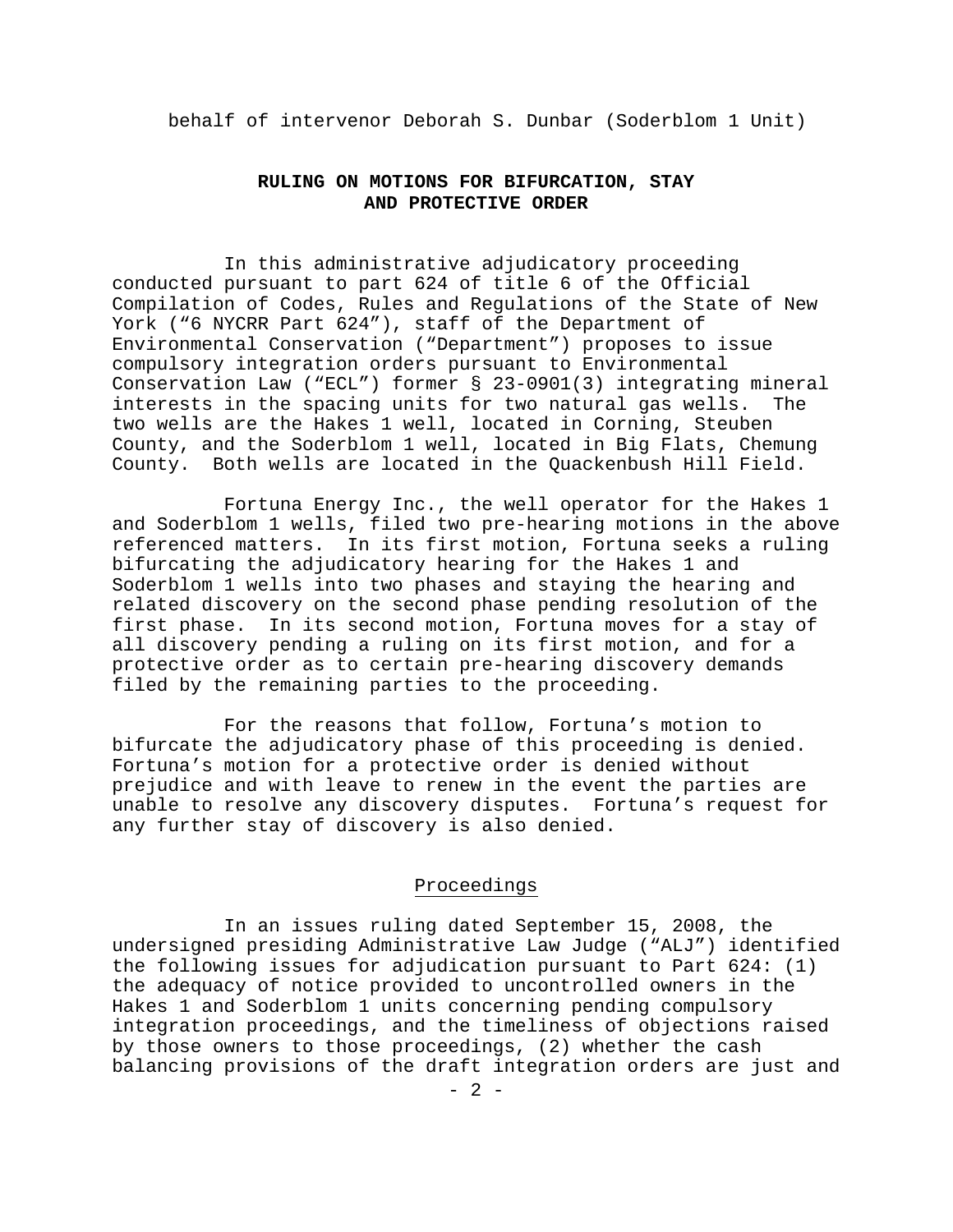reasonable, and (3) whether intervenors Thomas A. and Deborah S. Dunbar (the Dunbars) are entitled to receive credit for the development of the Soderblom 1 well (see Ruling of the Chief ALJ on Issues and Party Status, and Order of Disposition, Sept. 15, 2008 ["Issues Ruling"]).

By motion dated September 22, 2008, Fortuna moved to bifurcate the adjudicatory hearing scheduled to commence November 18, 2008, to address, on a preliminary and separate basis, the issue whether certain uncontrolled owners received legal and sufficient ninety (90) day notice of the pending integration proceedings, and for a stay of the hearing on remaining issues, as well as all related discovery, until a final determination is made on the threshold notice issue. The uncontrolled owners Fortuna alleges received legally sufficient notice, but failed to raise timely objections, include all intervenors in these proceedings except Angela Burton and Thomas White (Hakes 1), and the Fred Lewis Farm Mineral Rights and Revenue Trust and Lawrence Lewis, Trustee, also known as the Lewis heirs or the Lewis Trust (Soderblom 1).

In a second motion dated September 22, 2008, Fortuna moved for a stay of all discovery pending a ruling on the motion to bifurcate, and for a protective order concerning the prehearing discovery demands filed by Department staff and all intervenors except the Burton/Whites. During a September 19, 2008, pre-hearing conference call among the parties, I granted Fortuna's request to stay a September 29, 2008 deadline for the filing of discovery responses pending resolution of Fortuna's motions. By email memoranda to the parties dated October 2, 2008, based upon a request from intervenors, I further stayed the deadline for the filing of pre-filed testimony and the commencement of the adjudicatory hearing pending resolution of Fortuna's motions.

Timely responses to Fortuna's motions were filed by Department staff; intervenors Western Land Services Inc. and Betty Hurley, jointly; the Dandrea, Fridie, Wieczorek, the Lewis Trust, and the McKee intervenors, jointly; and the Dunbar intervenors.

By email dated October 13, 2008, counsel for the Lewis Trust informed the parties that negotiations between the Lewis Trust and Fortuna had failed to reach a settlement, and that the Lewis Trust intended to proceed to hearing on the merits. By letter dated, October 15, 2008, Fortuna requested leave to file replies to the responses filed in opposition to its motions.

- 3 -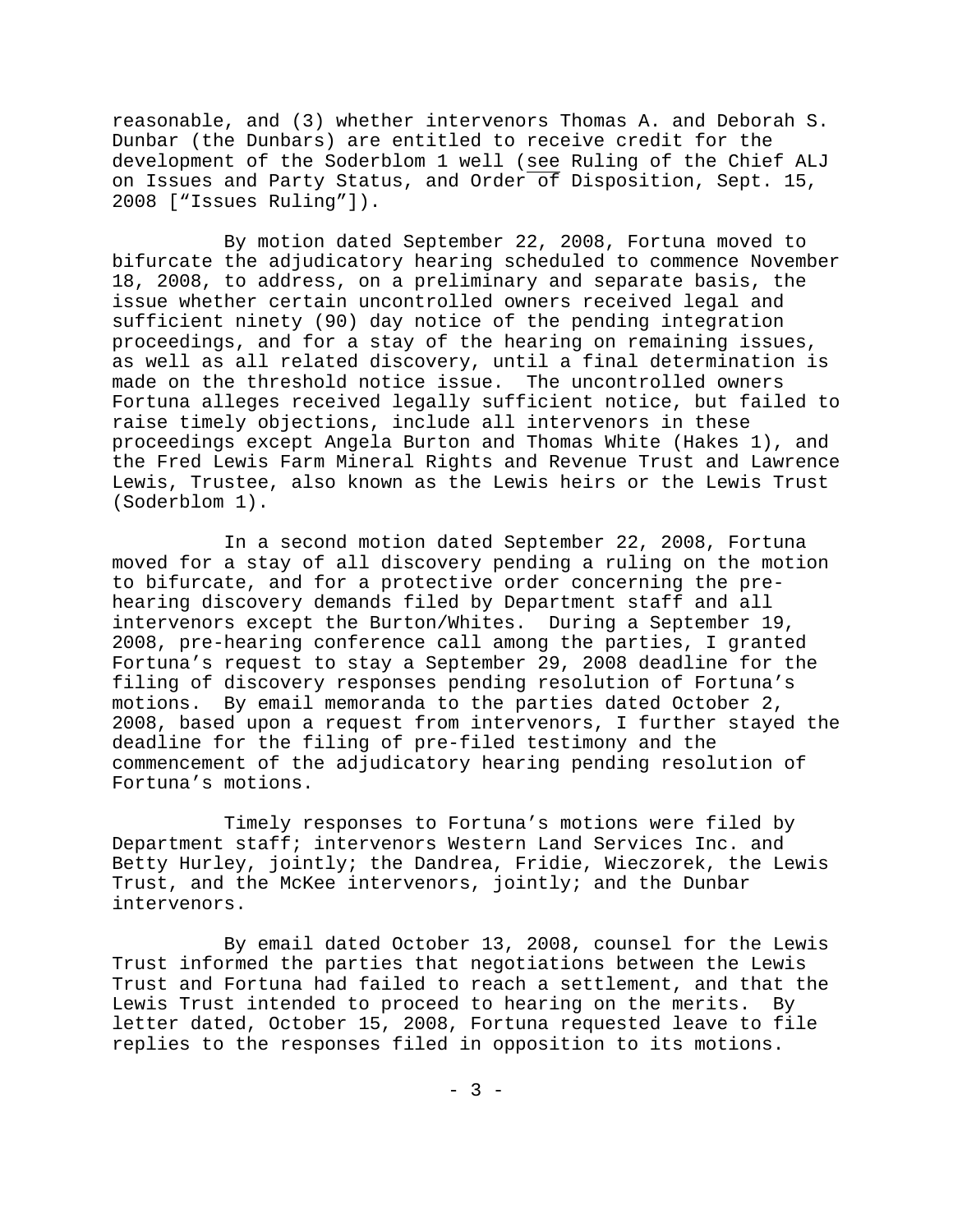I conducted a conference call with the parties on October 16, 2008. After further discussions concerning Fortuna's motions, and after Fortuna withdrew its request for leave to file replies, I ruled verbally on Fortuna's motions. This written ruling documents the rationale for my rulings.

#### Discussion

#### Fortuna's Motion to Bifurcate

In its written submissions on its motion, and during the October 16, 2008 conference call, Fortuna expressed the view that those intervenors who received notice during 2004 through 2005 of compulsory integration proceedings concerning the Soderblom 1 unit, but who failed to file objections within 90 days of the notice, lack standing to object to their integration on any basis other than as a royalty interest, or to participate in adjudicatory proceedings concerning the cash balancing provisions of the draft integration order for the Soderblom 1 unit. Accordingly, Fortuna seeks bifurcation of the hearing to first address issues concerning the legal sufficiency of the notice provided to the uncontrolled owners during 2004 and 2005, and the timeliness of the uncontrolled owners' objections, if any, and whether the Dunbars are entitled to any credit for the development of the Soderblom 1 well. Once these issues are finally determined by the ALJ and the Commissioner, Fortuna proposes to proceed with discovery and hearings on the remaining issues identified in the Issues Ruling.

In support of its motion, Fortuna argues it will be prejudiced if it must respond to the discovery demands of those parties it deems non-objectors beyond those demands related to the threshold issue of standing. Fortuna contends that the discovery demands of non-objecting parties beyond the scope of the standing issue are unduly burdensome and will result in the disclosure of confidential business information to parties not entitled to receive such information. Resolving the threshold standing issue first, in Fortuna's view, will foster efficiency in the hearing process, may render the discovery demands of nonobjectors academic, and will avoid the disclosure of confidential information to those parties it asserts lack standing.

Intervenors oppose the motion to bifurcate. Intervenors challenge Fortuna's assertion that providing responses to discovery demands on all issues is burdensome. Intervenors point out that because the threshold standing issue does not implicate the Lewis Trust, a hearing on the merits of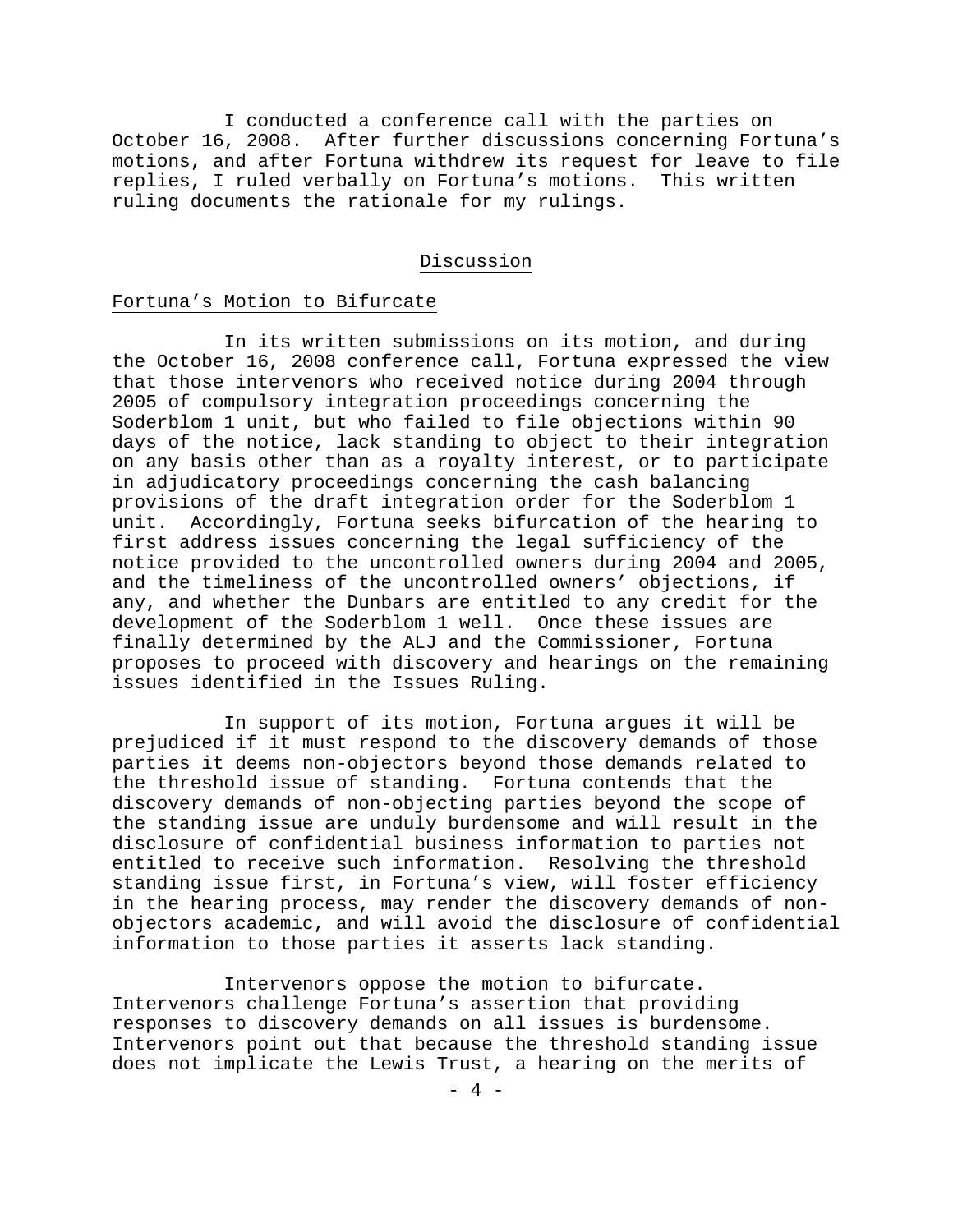the cash balancing provisions must be conducted in any event. Intervenors contend that because responses to discovery on the cash balancing issues must be provided anyway, the provision of responses to intervenors other than the Lewis Trust is not unduly burdensome. Intervenors contend that, contrary to Fortuna's assertion, the preparation of cost and revenue statements for all intervenors and the calculation of when cash balancing might occur under different scenarios merely requires the application of a formula based upon the pro-rata share each intervenor holds in the Soderblom unit.

With respect to efficiency, intervenors assert that conducting a hearing on the threshold issue of notice will create, rather than eliminate, inefficiency in the hearing process. A hearing and an ALJ ruling on the notice issue, with the attendant appeal to the Commissioner, will certainly serve to delay the resolution of the cash balancing issues, and will prejudice those parties entitled to challenge the merits of the draft integration order.

As indicated during the conference call, Department staff also opposes the bifurcation motion, primarily on the ground that it would delay the ultimate resolution of these matters. Department staff also asserts that the response to discovery demands for parties that might ultimately be determined to lack standing to raise objections to integration as royalty interests are not unduly burdensome.

Adjudicatory hearings on draft compulsory integration orders provided for in Environmental Conservation Law § 23- 0901(3)(d) are conducted pursuant to the Department's Permit Hearing Procedures under 6 NYCRR Part 624 (see Matter of Dzybon 1, ALJ Ruling on Procedural Issues, June 6, 2007, at 3, appeal pending before the Commissioner). Pursuant to Part 624, the ALJ has the "discretion to determine and adjust the order of events and presentation of evidence, and to establish procedures to promote the conduct of a fair and efficient hearing" (6 NYCRR 624.8[a]). The ALJ also has the authority to "take any measures necessary for maintaining order and the efficient conduct of the hearing" (6 NYCRR 624.8[b][1][xv]). The authority to take measures necessary for the efficient conduct of hearings includes the authority to bifurcate proceedings and conduct separate hearings on threshold issues, particularly where the resolution of a threshold issue may be dispositive and, thus, render the remaining issues in the case academic (see Matter of Al Turi Landfill, Interim Decision of the Commissioner, Sept. 14, 1998, at 4).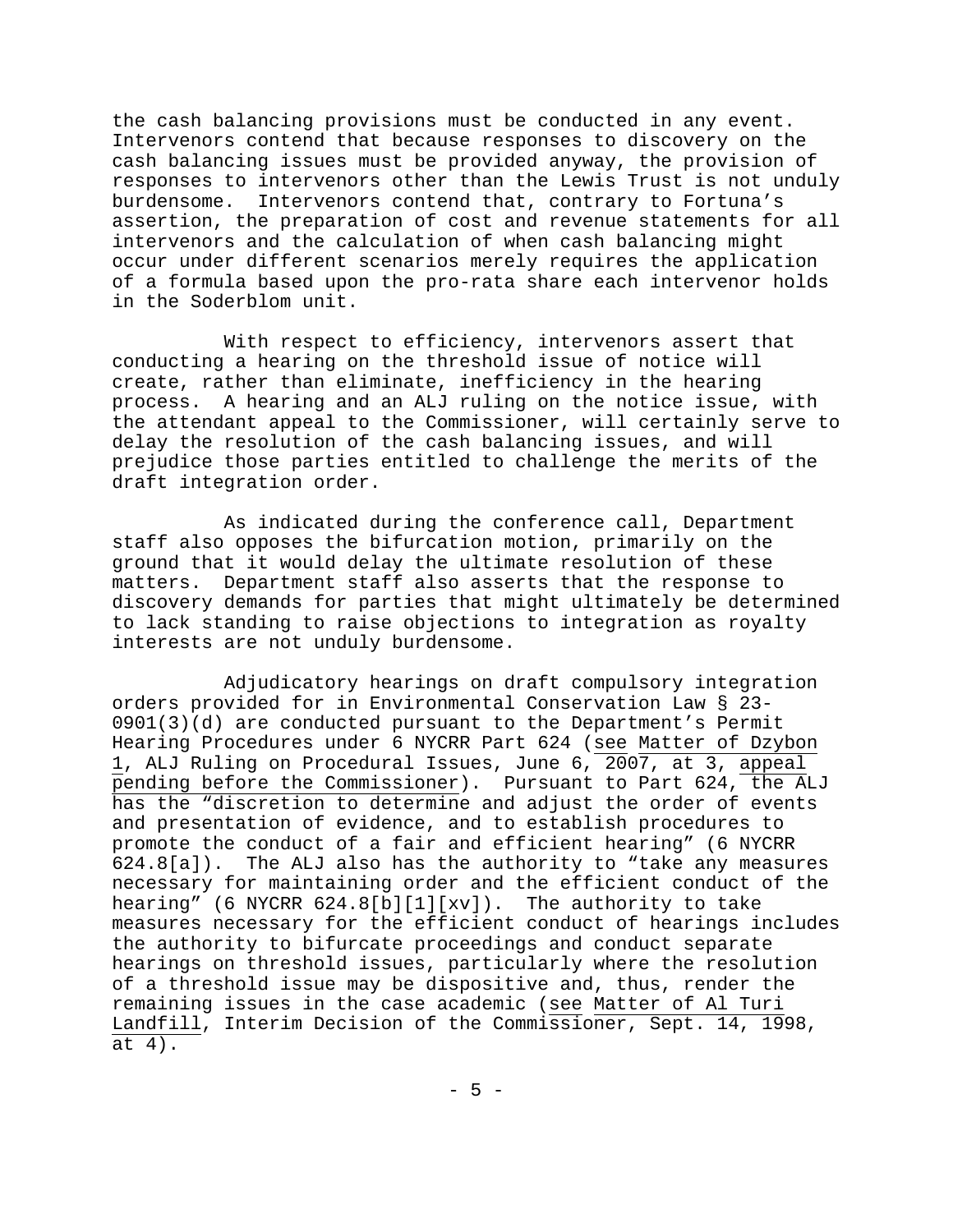The Civil Practice Law and Rules ("CPLR") provides for a similar procedure, which may be consulted for guidance. Pursuant to CPLR 603, a trial court may order the separate trial of any claim or separate issue prior to the trial of other claims or issues, "[i]n the furtherance of convenience or to avoid prejudice." The trial court's determination whether to bifurcate an issue for separate hearing rests within the court's discretion, and will not be overturned on appeal absent an abuse of that discretion or prejudice to a substantial right (see Chenango County Indus. Dev. Agency v Lockwood Greene Engrs., Inc., 111 AD2d 508 [3d Dept 1985]). Consistent with Departmental precedent, discretion to grant a separate trial on an issue is soundly exercised where the separate issue is potentially dispositive of the entire case (see Morford v A. Sulka & Co., Inc., 79 AD2d 502, 502-503 [1st Dept 1980]). Where multiple parties and interdependent issues are involved, however, bifurcation is generally disfavored (see Chenango County Indus. Dev. Agency, 111 AD2d, at 510). In that circumstance, one complete and comprehensive hearing in which all the issues involved between the parties can be determined at the same time is preferred by the courts (see id.; Shanley v Callahan Indus., Inc., 54 NY2d 52, 57 [1981]).

In this case, Fortuna has failed to establish that bifurcation of the standing issue will lead to greater efficiency in the hearing process. Although the issue of standing may be dispositive as to some of the intervenors, parties remain in the litigation that Fortuna concedes would not be affected by a ruling against those intervenors Fortuna refers to as nonobjecting. Hearings must still be conducted to determine the terms by which the Burton/Whites and the Lewis heirs are integrated, even assuming without deciding that all the remaining intervenors lack standing to object. Thus, in contrast to the Departmental and case law precedent cited by Fortuna, the threshold standing issue would not be dispositive of the entire case.

In addition, an ALJ ruling on standing as to some of the parties would likely lead to interlocutory administrative appeals that will further delay final resolution of this case for those parties not affected by the standing issue. The delay that interlocutory appeals would inject into the proceeding is not consistent with the efficiency that bifurcation is intended to accomplish (see Bank of New York v Ansonia Assocs., 172 Misc 2d 70, 72, 76 [Sup Ct, New York County 1997] [noting that interlocutory appeals may result in unnecessary delays and prejudice that are inconsistent with the attempt to speed and streamline a case through bifurcation]).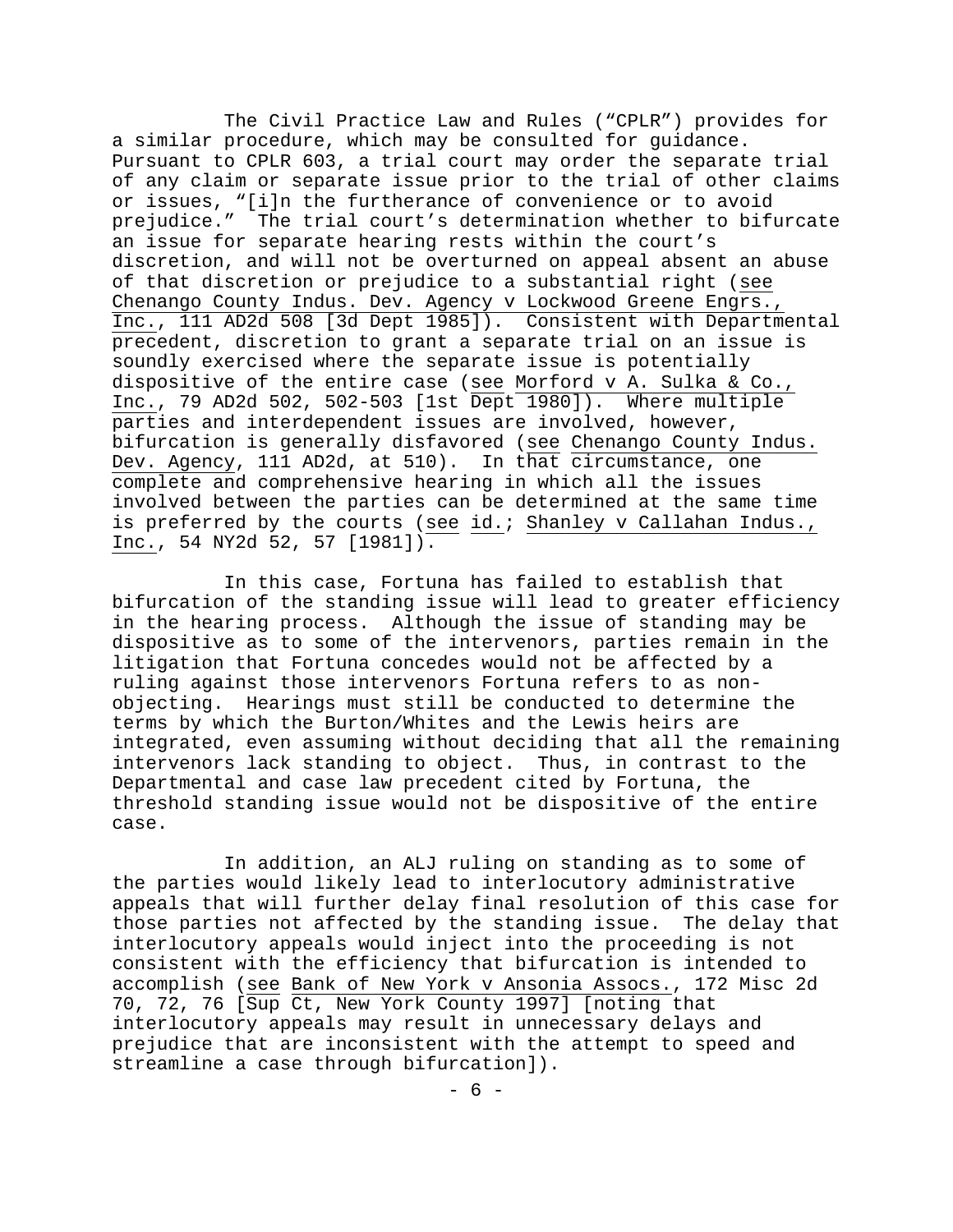Moreover, the delay in final resolution of compulsory integration proceedings will primarily prejudice those intervenors Fortuna concedes are not affected by the standing issue. The wells that remain the subject of this proceeding were permitted, drilled, and spaced prior to 2005, and may have already reached the point of overproduction (that is, Fortuna may have already produced that proportionate share of gas to which it is entitled) (see Issues Ruling, at 3, 10). During this time, Fortuna has benefited from the fruits of production, while intervenors must await completion of the integration process.

In contrast to the prejudice that further delay would impose on intervenors, Fortuna claims it will suffer prejudice if it must respond to the discovery demands filed by parties it believes it will establish lack standing. Fortuna asserts that the discovery demands are burdensome, time consuming, and would lead to the provision of confidential business information to parties not entitled receive such information. However, the parties expect that the bulk of documents to be produced will be furnished by Department staff, not by Fortuna, thereby diminishing the burden upon Fortuna. Moreover, those documents in the control of Fortuna relevant to the integration issues must be produced in any event due to the circumstance that the Burton/Whites and the Lewis heirs will remain in the case irrespective of the outcome of the standing issues. Discovery demands relevant to the terms of integration for uncontrolled owners have been filed by Department staff, and will soon be filed by the Lewis heirs now that settlement discussions have broken off. Department staff and intervenors convincingly assert that the production of information relevant to alternative integration scenarios involving the remaining intervenors does not constitute an unduly burdensome exercise, even if those scenarios ultimately prove academic as a result of the outcome of the standing issue.

With respect to confidential business information, the information's confidentiality can be maintained through the imposition of measures ordinarily used by court and administrative tribunals for that purpose, including use of confidentiality agreements, in camera proceedings, executive sessions, or other devices (see Matter of New York Tel. Co. v Public Serv. Commn. of State of New York, 56 NY2d 213, 220 [1982]; Matter of County Line Field, Interim Decision of the Assistant Commissioner, May 24, 2005, at 20; Matter of Glodes Corners Road Field, Interim Decision of the Commissioner, Feb. 25, 2000, at 5). Such measures will minimize any prejudice that might result if some intervenors are ultimately determined to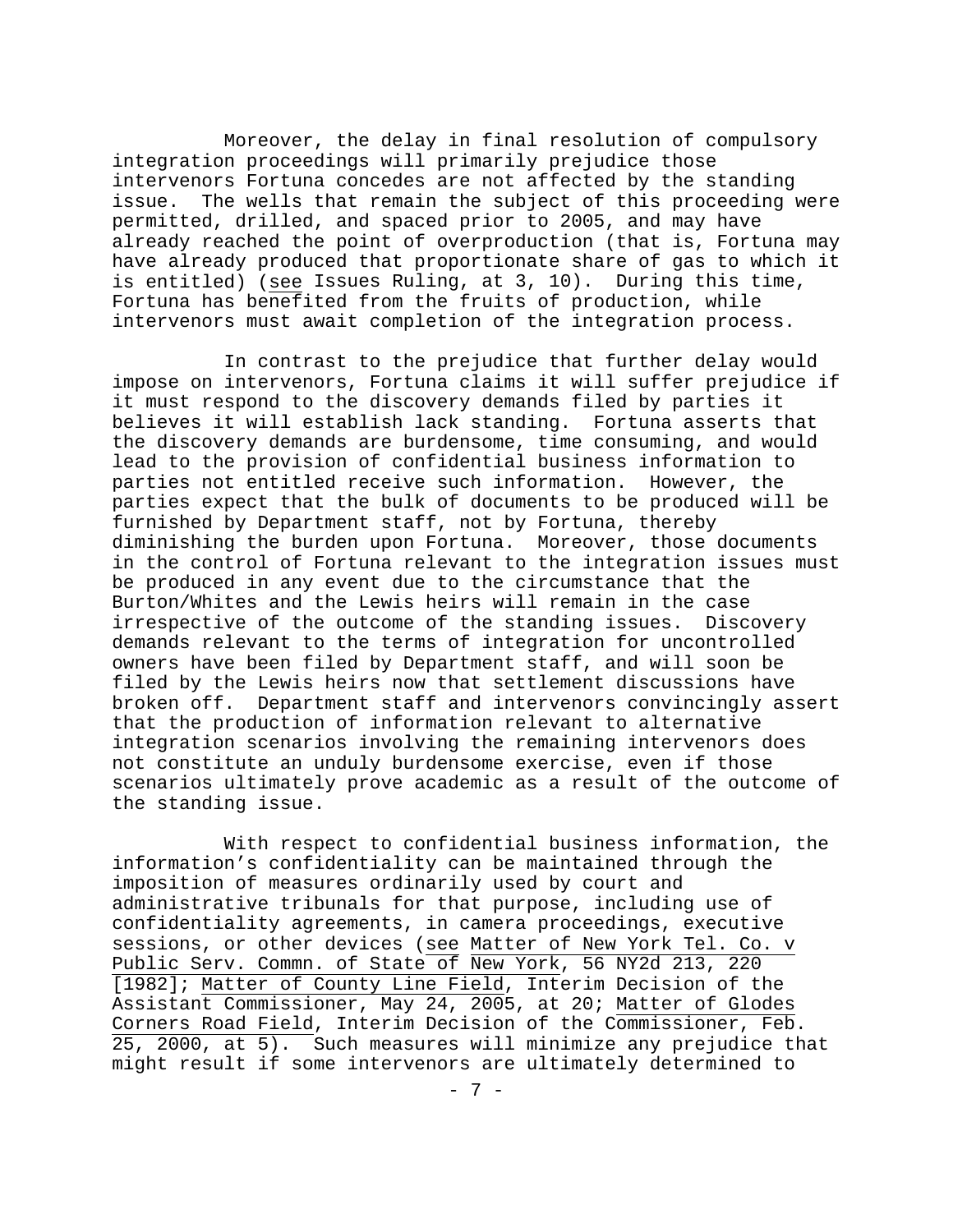lack standing.

In sum, the prejudice claimed by Fortuna is insufficient to outweigh the procedural inefficiency and prejudice to the remaining parties that would result if bifurcation is granted at this time. Accordingly, in the exercise of discretion, Fortuna's motion for bifurcation is denied.

### Fortuna's Motion for a Protective Order

In support of its motion for a protective order, Fortuna argues that certain of the outstanding discovery demands are vague, overbroad, or unduly burdensome. Fortuna also asserts that some documents sought are irrelevant, reasonably available from other sources, or subject to various privileges, including trade secret, confidential business information, attorney-client, work product, or deliberative process privileges.

Based upon the parties' submissions received in opposition to Fortuna's motion, it appears that many, if not all, of Fortuna's objections may be resolved by agreement of the parties and without the intervention of the ALJ. Accordingly, Fortuna's motion for a protective order is denied without prejudice to renew. The parties have agreed to conduct a conference call without the ALJ for the purpose of resolving Fortuna's objections. If objections remain after a final good faith attempt has been made to resolve them, the parties are authorized to renew or file new discovery motions.

#### RULINGS

Fortuna's motion to bifurcate the hearing and for a stay of discovery on remaining issues pending resolution of the standing issue is denied.

Fortuna's motion for a protective order is denied without prejudice to renew.

The parties are directed to conduct a conference call on or before 10:00 AM on Friday, November 7, 2008 and make a good faith effort to resolve the objections raised by Fortuna in its motion for a protective order. If discovery disputes remain after such good faith effort is attempted, Fortuna is authorized to renew its discovery motion, and the remaining parties are authorized to file new discovery motions. Any discovery motion should be served and filed by close of business on Monday,